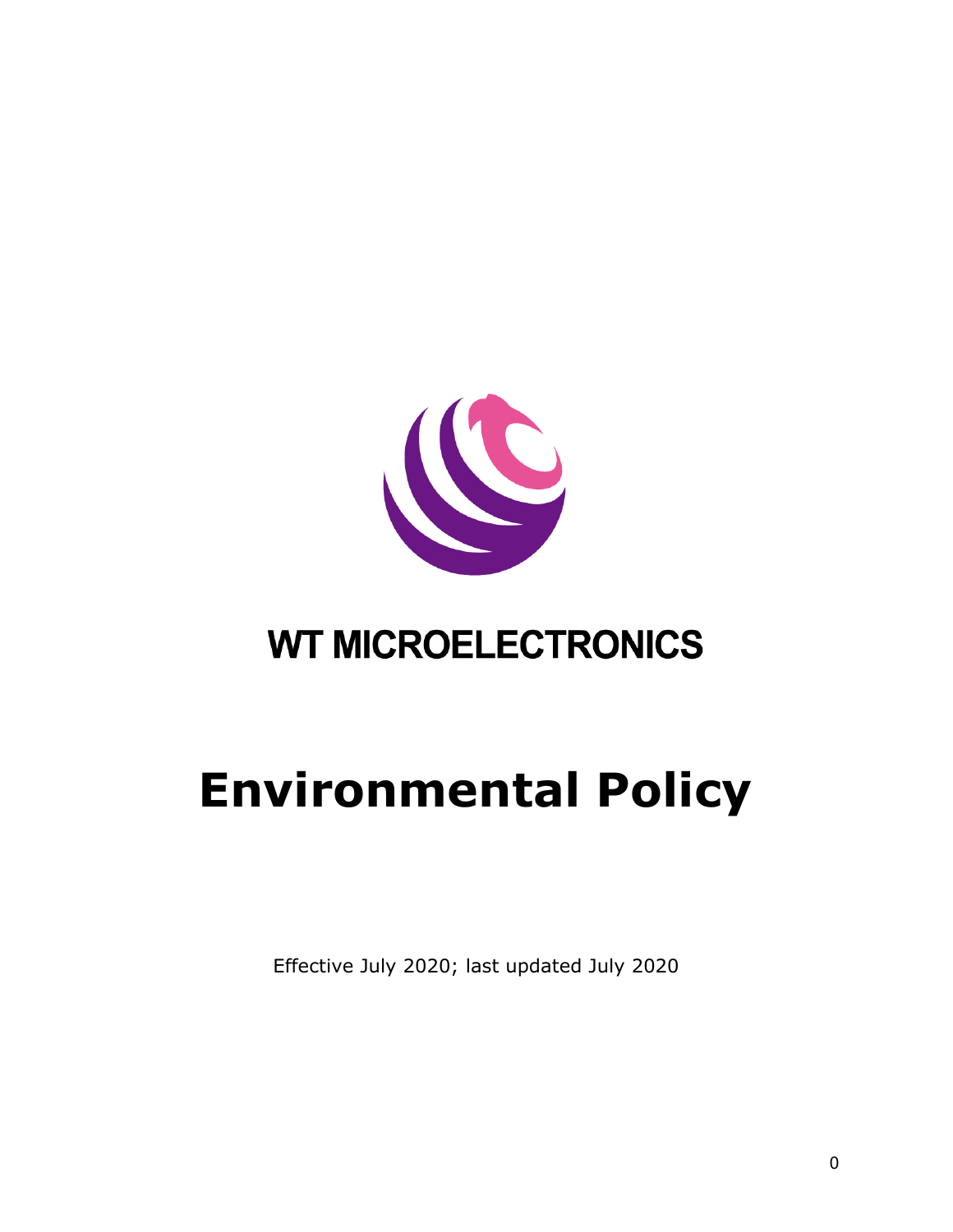

An environmental management system helps WT identify, manage, monitor, and control their environmental issues in a holistic manner and all use a High-Level Structure.

This means that WT can be integrated easily into any existing ISO management system and multiple environmental external initiatives and United Nations Sustainable Development Goals, SDGs).

WT improves environmental performance, more efficient use of resources and reduction of waste, gaining a competitive advantage, and the trust of stakeholders through international organization standards. Such as ISO 14001 is an internationally agreed standard that sets out the requirements for an environmental management system.

WT Environmental Policy is suitable for our operating boundary. WT environmental policy requires that it considers all environmental issues relevant to its operations, such as air pollution, water and sewage issues, waste management, soil contamination, climate change mitigation and adaptation, and resource use and efficiency.

WT Environmental Policy includes the need for continual improvement of an organization's systems and approach to environmental concerns.

WT Environmental Policy has recently been revised, with key improvements such as the increased prominence of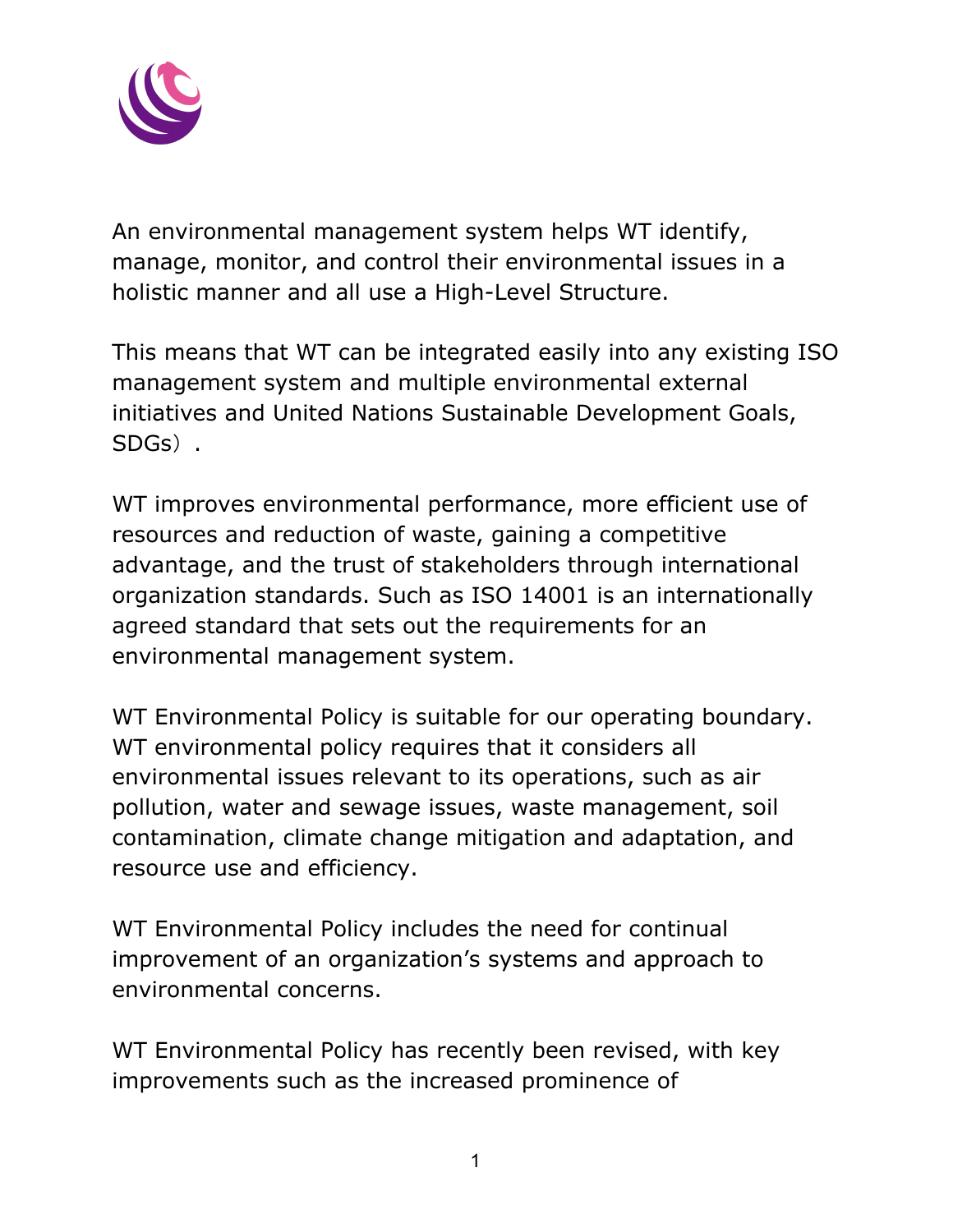

environmental management within the organization's strategic planning processes, greater input from leadership, and a stronger commitment to proactive initiatives that boost environmental performance.

WT Environmental Policy benefits

WT Environmental Policy demonstrates compliance with strategic business aims by current and future statutory and incorporating environmental issues regulatory requirements into business management.

WT Environmental Policy increases leadership involvement and Provides a competitive and financial engagement of employee's advantage through improved company reputation and efficiencies and reduced costs the confidence of stakeholders.

WT Environmental Policy encourage better environmental through strategic communication performance of suppliers by integrating them into business systems